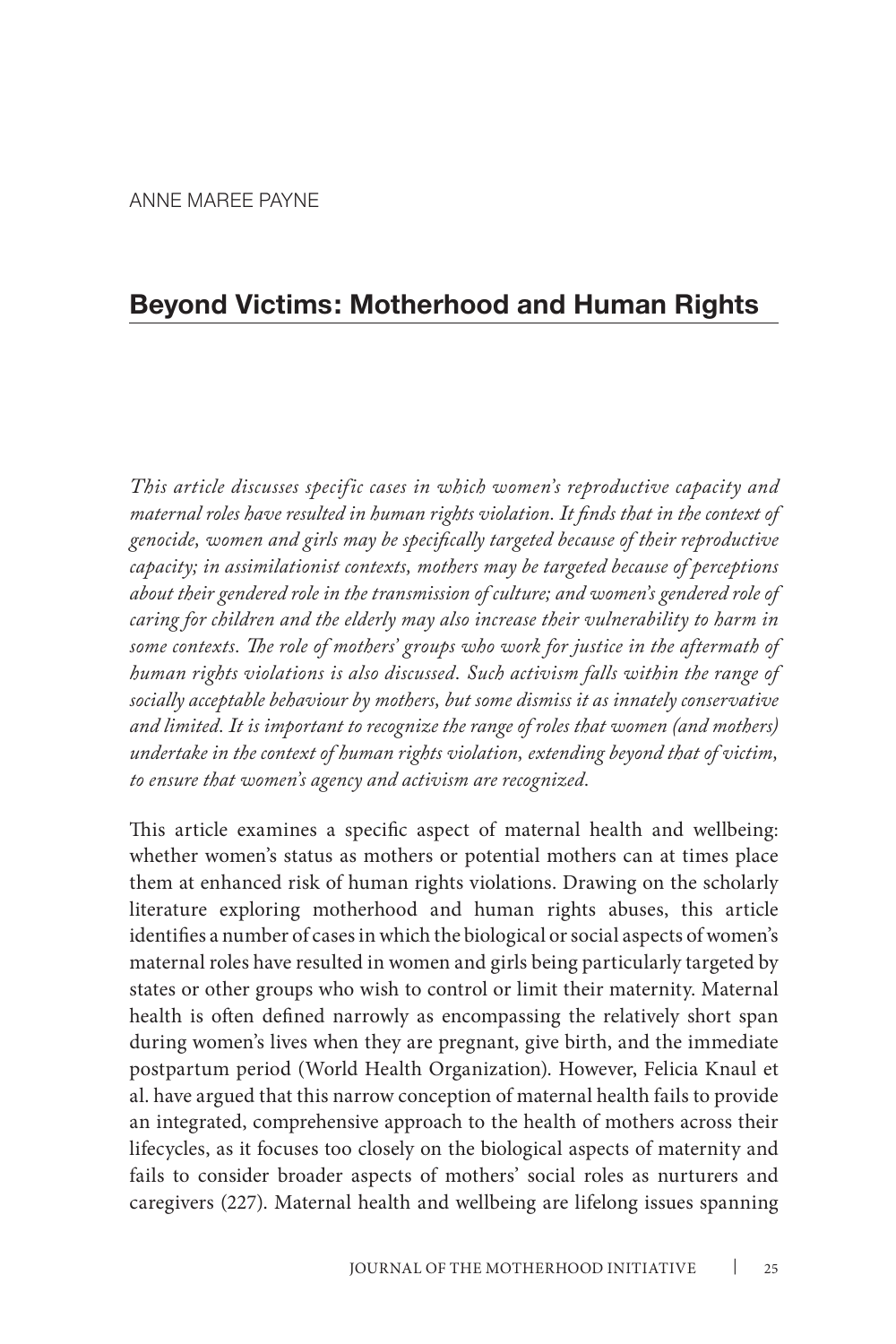well beyond the "brief episodes in years of mothering," which pregnancy, birth, and lactation comprise (Ruddick 48). Some have argued that the maternal health agenda also needs to encompass those women who do not have children (Knaul et al. 228), which is particularly relevant in the context of human rights violations, as women and girls are often targeted because of their potential maternity. The article also explores the role of mothers' groups seeking justice in cases of child loss and highlights that women's roles in human rights violations extend beyond that of victim.

## **Motherhood and Human Rights Violations**

Does a woman's status as a mother or a potential mother put her at particular risk of human rights violations? Feminist theorists have long critiqued human rights mechanisms for their oversights in relation to issues of gender and their failures in addressing violations of women's rights. These critiques include an analysis of the complete lack of recognition of the gendered dimensions of human rights violations; assumptions about women's victimhood and the lack of recognition of their agency (Nesiah 808); concerns about limited analyses of gender; an overemphasis on sexual violations (Franke 822); a focus on public sphere violations by state actors (Aolain and Turner 234), excluding analyses of violations occurring in the so-called private sphere; the primacy of civil and political rights within transitional justice processes and the exclusion of economic, social, and cultural rights (Bell and O'Rourke 34), which are seen to have a differential impact on women; the structural barriers to women's participation in transitional justice mechanisms, relating to both the legal standards on which such mechanisms are based and the processes they deploy (Bell and O'Rourke 24); and concerns about the gendered consequences of participation in transitional justice mechanisms (Aolain and Turner 48; Rubio-Marín 21). However, many of the feminist analyses of gender and human rights violations do not specifically examine issues of motherhood or the implications of women's potential and actual reproductive and carer roles for their exposure to human rights violations. This article seeks to address this gap by identifying and analyzing examples of the range of human rights violations that women and girls have experienced because of their maternity or potential maternity.

Genocide has been defined in international law as acts committed with the intention of destroying a group, in whole or part, on the basis of its nationality, ethnicity, race, or religion (see Genocide Convention 1948, Article II). The Genocide Convention contains clauses relevant to both the biological and social aspects of women's status as mothers or potential mothers, covering acts designed to prevent births within a national, ethnic, racial, or religious group (Article II [d]), or the forcible transfer of children from one group to another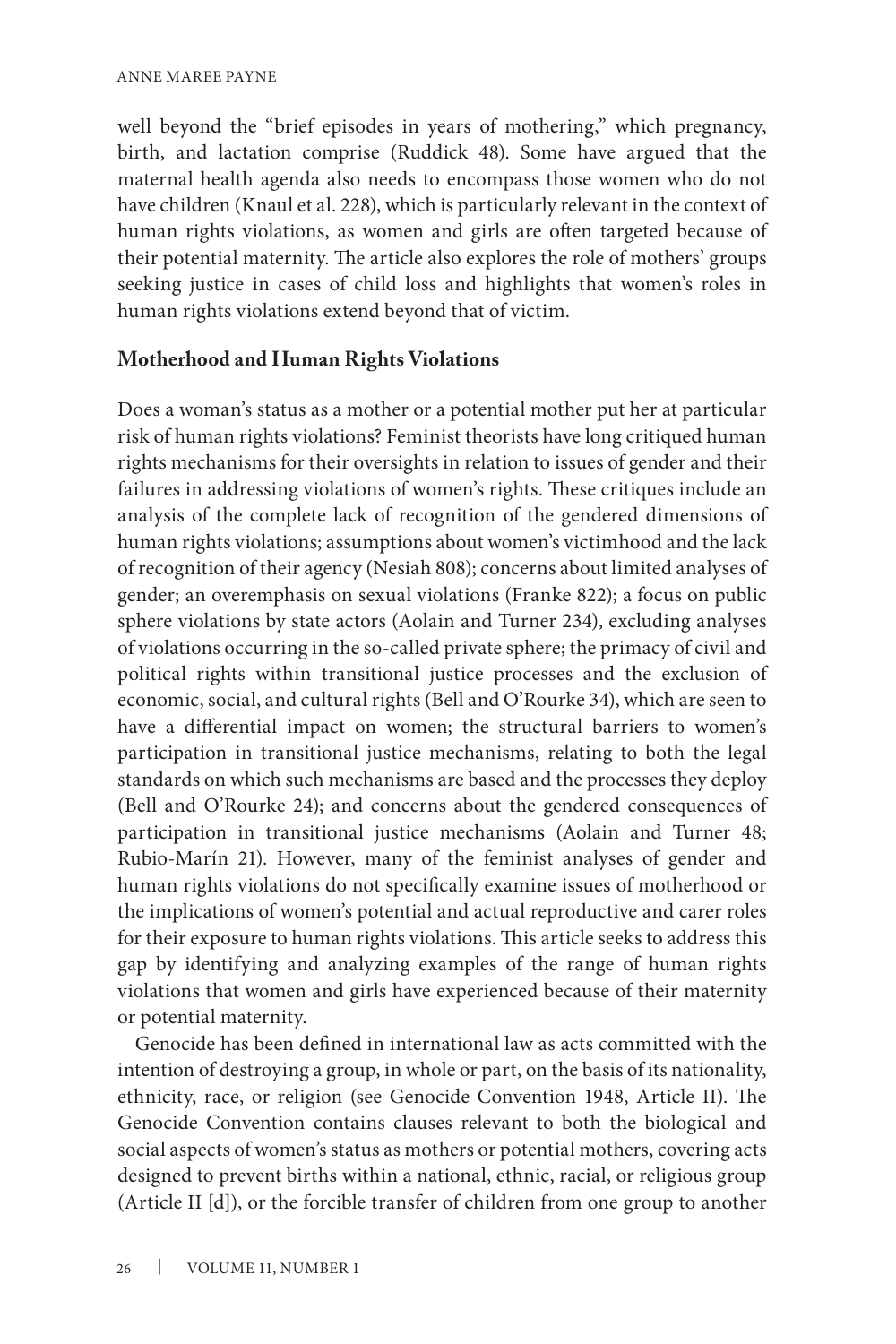(Article II [e]). In the context of genocide, women and girls may be specifically targeted because of their reproductive capacity; in assimilationist contexts, mothers may be targeted because of perceptions about their gendered role in the transmission of culture; and women's gendered role of caring for children, people with disabilities, and the elderly may also increase their vulnerability to harm in some contexts.

"Genocidal rape" has been identified as a feature of modern genocide. It was used extensively in the Rwandan and Bosnian genocides as a tactic not only to appropriate women's reproductive capacity (Fein 54) but also to underscore the helplessness of males from particular cultural groups to defend "their" women (Fein 58), which highlights the interrelationship of the biological and social aspects of maternity. Genocidal rape also has the lasting impact of socially stigmatizing its victims (Dal Secco 95). Catherine MacKinnon has commented that "peoples are also destroyed by acts short of killing" (qtd. in Rafter and Bell 9), and Helen Fein had poignantly described the "'social death' in life" of rape survivors in the wake of the Rwandan genocide, who suffered horrific physical and psychological injuries and who were subjected to community ostracism, were sometimes deliberately infected with HIV, and, at times, were left to raise the babies resulting from their rape (57). The International Criminal Tribunal for Rwanda was the first to recognize in its Akayesu Judgement that rape could be used as a tactic of genocide; it is estimated that 350,000 women and girls were subjected to sexual violence during the Rwandan Genocide (Woolner, Denov, and Kahn 705). Research suggests that for at least some Rwandan mothers of the children born of rape, their motherhood has provided a reason to live, indicating that positive experiences of motherhood may assist the recovery of survivors of genocidal rape (Kantengwa). However, other research highlights the ongoing stigmatization and marginalization of both these mothers and of their children, who are dubbed "the little killers" and are frequently viewed as a lasting and unwanted legacy of the violence and suffering of the genocide (Woolner, Denov, and Kahn 707-8). The Rwandan genocide resulted in another legal first, with the conviction of Pauline Nyiramasuhuko, the former Rwandan minister for the family and women's affairs, for inciting "rape as a crime against humanity" (Trial International). Thus, the roles played by mothers in the context of human rights violations can also include that of the perpetrators of violence.

Although the Rwandan genocide provided the first legal recognition that rape could be a form of genocide, there has been a long history of the instrumental use of sexual violence in times of war and conflict. Urvashi Butalia has researched the hidden history of violence against women during the Partition of India, where it is estimated that over seventy-five thousand women were raped, kidnapped, abducted, and forcibly impregnated (Butalia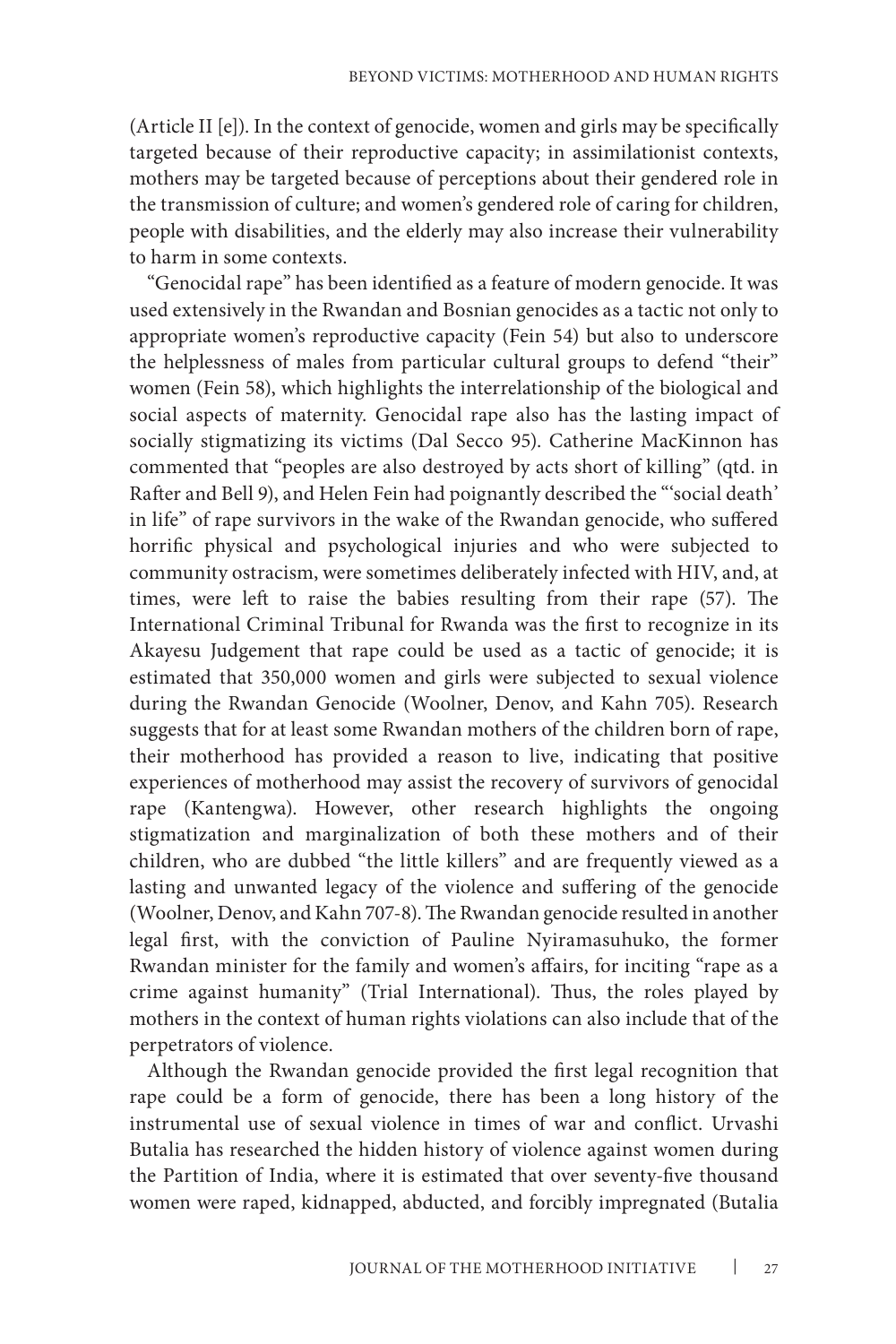35). She discusses how women have been killed during periods of conflict by members of their own families and communities due to the complex interrelationship between women and perceptions of nation, community, and male honour. During the violence and chaos of the Partition specifically, women and girls were killed by male family members because of the fear that they would be raped, impregnated, and then would give birth to "impure" children (Butalia 155). Negotiators seeking the return of abducted women forced mothers to face the agonizing decision to leave their children born of rape behind (211). Highlighting the paradoxical situation that these women were viewed as both too precious to be dishonoured as well as disposable, Butalia comments that in the view of their male relatives, "Killing women was not violence, it was saving the honour of the community; losing sight of children, abandoning them to who knew what fate was not violence, it was maintaining the purity of the religion" (Butalia 284). In parallel with the experiences of rape victims in Rwanda, Indian women who had children as a consequence of rape faced social isolation and shame. Even at the time of Butalia's research, undertaken some fifty years after the events took place, these women still maintained a deep silence about their experiences (284). In the Democratic Republic of the Congo, the prevalence of rape as a tool of war has been so widespread that some argue that sexual assault has lost its social stigma, resulting in increased support for victims; however as filmmaker Lisa F. Jackson comments, "Rape is cheaper than bullets and it has a more lasting effect…. It sends a ripple effect that goes forward for generations" (qtd. in Goetze 5).

In Australia, Aboriginal child removals during the Stolen Generations era highlight how the potential for maternity can also result in human rights violations at the hands of the state. During this period, Aboriginal children were forcibly removed from their families. The first phase of Aboriginal child removals—lasting approximately from 1900 to 1950, which was the height of the White Australia policy—was motivated by attempts to address the "halfcaste problem" (Evans 118), the term applied to the growing population of children of mixed white and Aboriginal descent. Some Australian states and territories led efforts to encourage "half-caste" Aboriginal women to marry white men, which was referred to as "breeding out the colour" (Manne 227- 28), whereas other states focused on racial segregation combined with other strategies to discourage miscegenation—which was nearly always focused on controlling the sexuality and reproduction of Aboriginal women and girls (Goodall 82; Manne 234). One of the most widely reported on and controversial findings of the *Bringing Them Home* report—the outcome of the national investigation of these child removal practices—was that the forcible removal of Aboriginal children constituted genocide. This finding was based on Article 2 (e) of the Genocide Convention, specifically the argument that the removal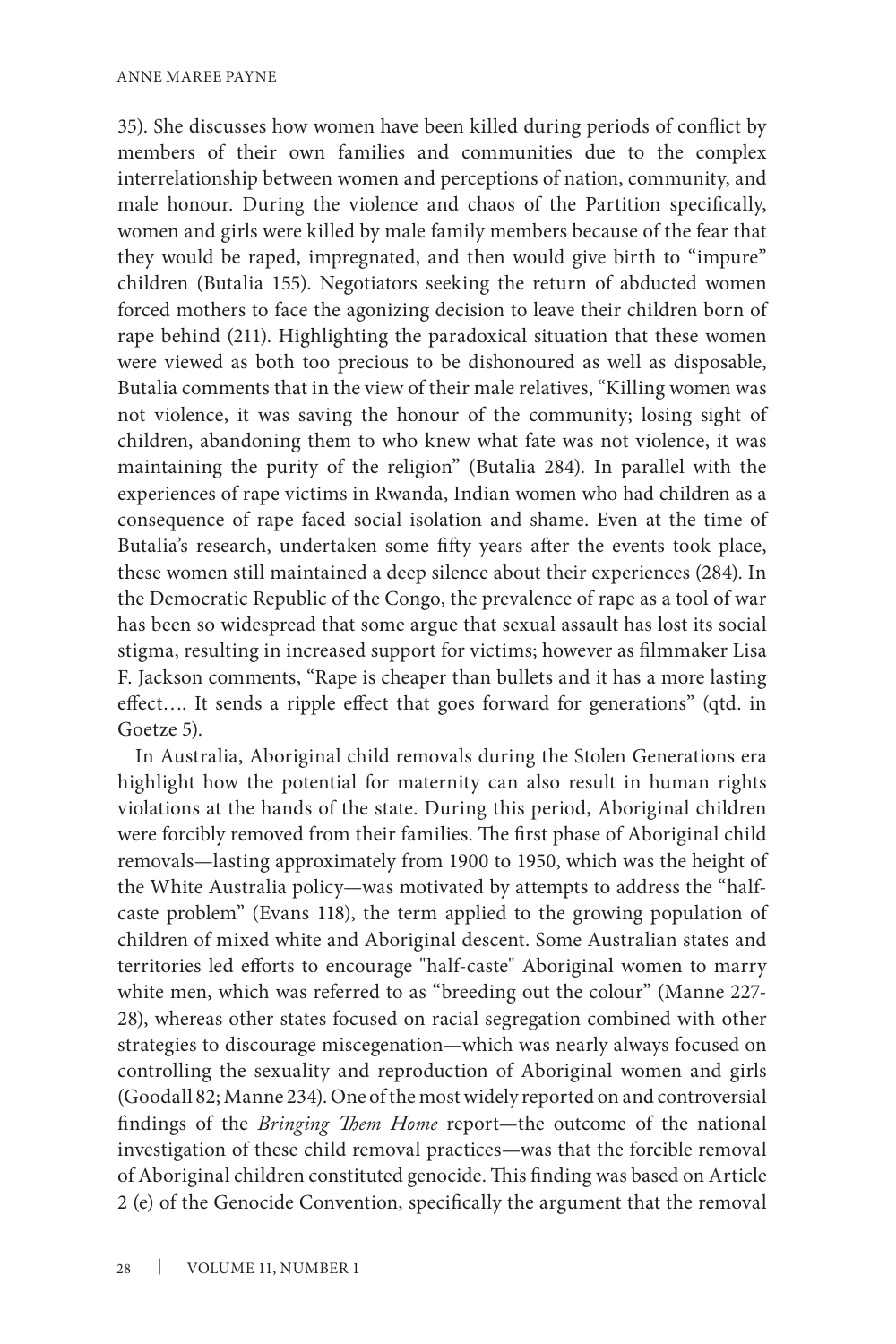of Aboriginal children constituted the "forcible transfer" of children from one group to another (218). However, the gendered removals of Aboriginal girls and attempts to manage their reproductive choices arguably also fell within Article II (d) of the *Convention on the Prevention and Punishment of the Crime of Genocide*, which addresses "imposing measures intended to prevent live births within the group"; however, this line of investigation was not pursued by the investigation (Payne 49), which did not focus on gender in its analysis.

Mothers often undertake the social practices that contribute to gender construction, kinship networks, and the formation of social identities within families and communities (Woolner, Denov, and Kahn 703), and in some cases, women may experience human rights violations because of their gendered role as those most likely to be responsible for the transmission of cultural values to future generations. The second phase of Aboriginal child removals in Australia, dating from approximately the 1950s onwards, focused on the assimilation of Aboriginal people into the wider community. During the assimilation phase, the state primarily focused on Aboriginal women, whom Heather Goodall has argued were the target of state interventions because their key role as mothers and homemakers was identified as a critical point of state access to and intervention in Aboriginal families (83). Aboriginal women's motherhood was policed; inspections of Aboriginal homes on missions and reserves were regularly undertaken by white authorities to report on levels of cleanliness and hygiene. Those Aboriginal women identified as lacking in domestic skills were sent to classes and supervised in their health and childcare work, while the systemic issues that contributed to poverty and overcrowding on Aboriginal missions and reserves were not addressed (Kidd 176). Aboriginal families in Australia have experienced extremely high levels of state intervention in almost every aspect of their day-to-day life (Pettman 195). This increased state scrutiny and regulation of Aboriginal families resulted in further child removals, leading to cycles of child removal occurring within Aboriginal Australian families; the impact of which is still being felt today (Cripps 27).

Women may also at times be more likely to become victims of human rights violations because of their gendered roles as carers for children and the elderly, which can expose them to increased risk of violence and murder. Many young Jewish women remained in Germany in the years before the war rather than emigrate because they wanted to care for their elderly parents (Ofer and Weitzman 5). Young Jewish mothers capable of working were instead selected for immediate elimination on arrival at the death camps because they were pregnant or accompanied by young children (Dublon-Knebel 70-71). Fein has noted that "Primarily, it was the motherhood and care-taking of their children by Jewish women which increased their death-chances in the camps rather than direct gender discrimination" (53). Women are socialized to prioritize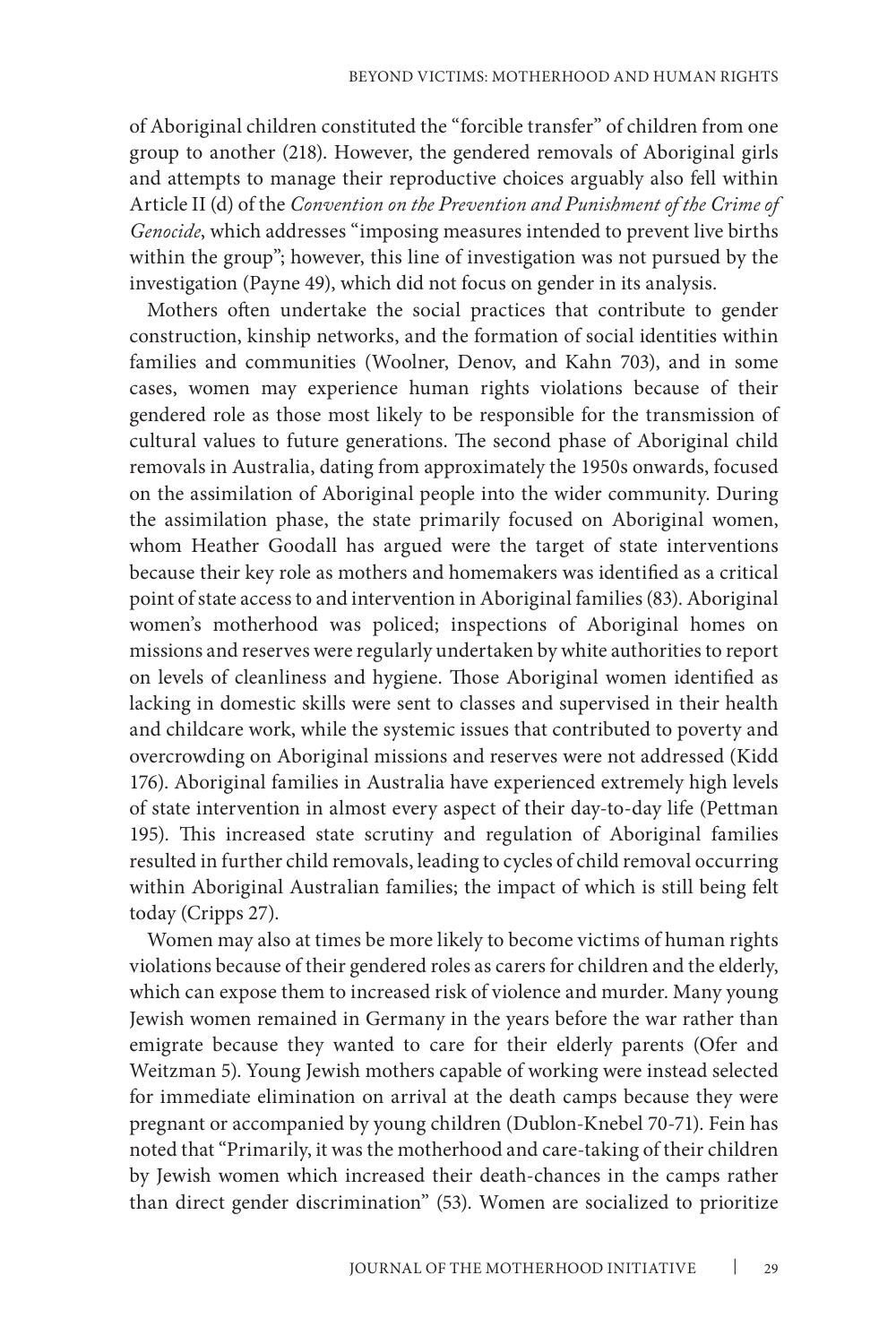the needs of others over their own, and they are demonized if they fail to do so. Sara Horowitz has argued that scholars' accounts of motherhood during the Holocaust tend to be divided into "narratives of heroism," in which a mother's actions led to a child's incredible survival against the odds, or "narratives of atrocity," in which the mother failed to keep her baby alive. She contrasts these to the more complex accounts of survivors, in which "the strands of these two narratives are often intermeshed" (372).

The examples I have discussed highlight some specific contexts in which motherhood or potential motherhood has increased the risk that women and girls will be the victims of human rights violations. Obviously, women's status as mothers or potential mothers does not result in them being at increased risk of human rights violations or the principal targets of genocide in every context. Sometimes, men or boys are the principal victims, or the young or the elderly of either gender. Moreover, the objective may be the indiscriminate destruction of all members of an ethnic group irrespective of gender, age, or other personal characteristics. Although Nicole Rafter and Kristin Bell have argued that "all genocides are gendered events' (3), it is also vital to acknowledge that each genocide is different and "is likely to be driven by different assumptions about gender" (8), which necessitates a careful consideration of the specific context of each case under consideration.

# **Mothers as Human Rights Activists**

Whereas women's status as the victims of human rights violation has often been the focus of research, their agency and activism can be harder to identify. Many mothers' groups have formed in the wake of human rights violations, including the Mothers for Peace in the former Yugoslavia, the Mothers' Front in Sri Lanka, the CoMadres in El Salvador, the Tiananmen Mothers in China, as well as mother groups in Chile, Nicaragua, Honduras, Guatemala, and elsewhere. When mothers become involved in human rights campaigns and processes, it is often to protest against the violation of the rights of others rather than to defend their own rights. Such activism is a form of behaviour that falls within what society defines as an appropriate role for mothers, who are often expected to prioritize the needs and desires of those people for whom they care, particularly their children.

Women often participate in human rights inquiries to testify about the harms done to others, rather than themselves. Katherine Franke has described women testifiers as "repositories of memory for the suffering of others" (822), which has interesting parallels to Carol Gilligan's early findings as a pioneering feminist psychologist about women's tendency to act and speak only for others rather than in their own interest (x). In her study of the South African Truth and Reconciliation Commission (SATRC), Fiona Ross describes the "particular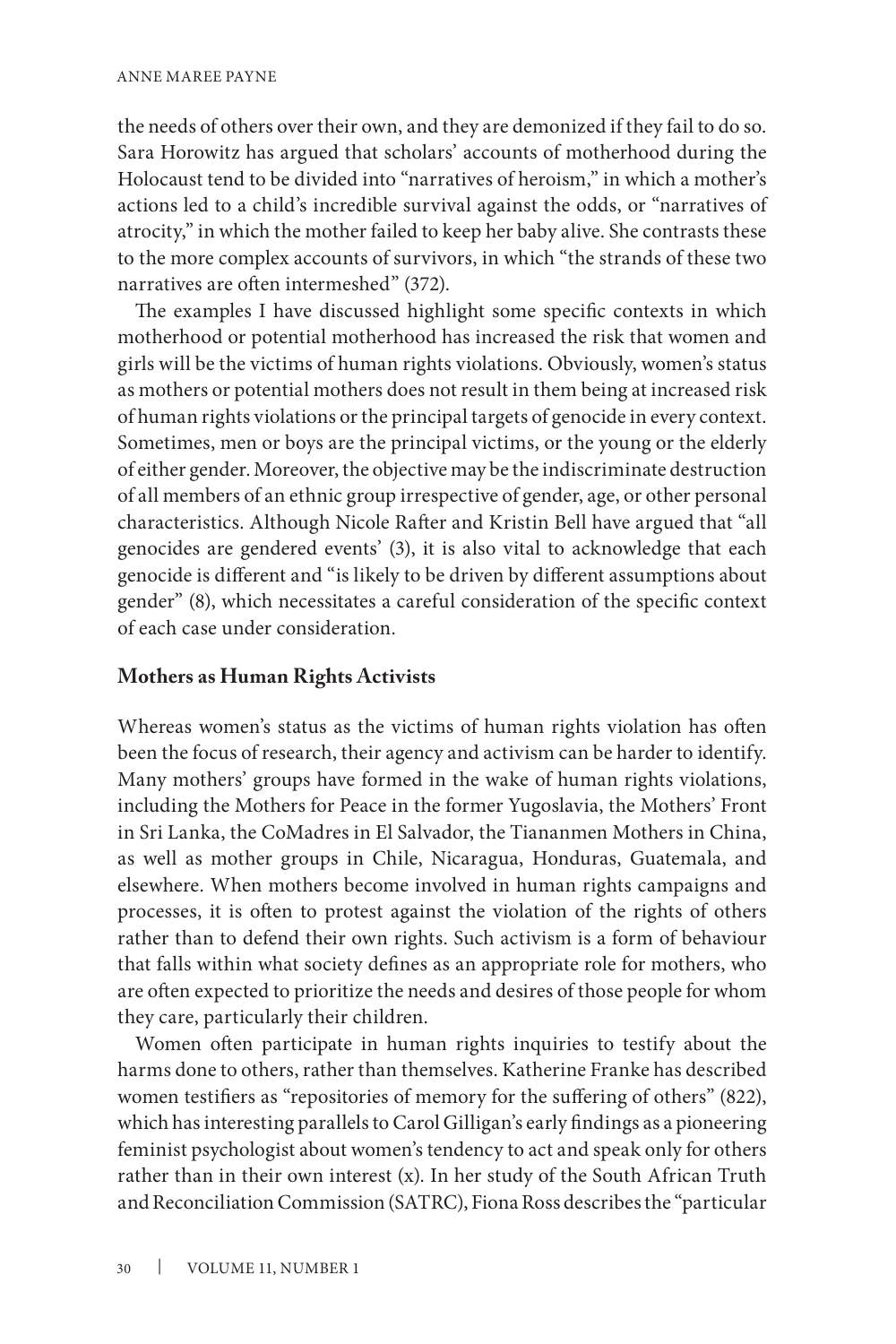difficulties" faced by women who were mothers testifying at the SATRC: "Motherhood is a status that traditionally carries great weight and some women felt it damaging both to conceptions of womanhood and to their relationship with future generations to declare the harms inflicted" (158). Ross notes that approximately equal proportions of men and women testified at the SATRC, but "for the most part women described the suffering of men whereas men testified about their own experiences of violation" (17). Perhaps, mothers' human rights groups are the ultimate expression of this trend, as they base their campaigns on recognition and justice for violations of the rights of their children rather than the violations they themselves have suffered.

In the case of the Madres de la Plaza de Mayo—an internationally renowned group of mothers fighting for accountability after the "disappearance" (that is, abduction and murder) of their children in Argentina—individual mother's personal experiences of immense grief and loss were transformed into a collective campaign for justice and human rights. A number of studies have examined the factors that led to the success of the Madres' campaigns, and theorists have debated whether the Madres' fight for human rights was a radical restatement of women's carer roles or whether it was ultimately constrained by and reinforced traditional beliefs and stereotypes about women as mothers.

The Madres emerged into the public eye in 1977, when fourteen mothers first gathered at the Plaza de Mayo in Buenos Aires, traditionally the centre of Argentine civic life, to raise public awareness of their plight and to try to pressure the regime into providing information about the fate of their children (Arditti 35). Commentators agree that this was a bold and brave move at a time when the military regime was still at the height of its powers and disappearances were ongoing. However, some feminist scholars are uncomfortable with the Madres using traditional conceptions of women's roles as mothers and nurturers to legitimize their public protest (Miller 11-12); they argue that such approaches lock women into their reproductive roles (Guzman Bouvard 184). Molly Ladd-Taylor has highlighted that campaigns for the rights of mothers, at least in Canada and the United States, are often set in opposition to human rights (21). Human rights campaigns based on women's status as mothers are dismissed as maternalism and are seen as innately conservative and limited. Such dismissals are reflective of deeper tensions and ongoing debate within feminism about the nature of motherhood itself: Is it something that needs to be accommodated to enable women to pursue formal equality with men, a contributor to women's oppression (at least under patriarchy), a form of unpaid domestic labour which contributes to women's economic marginalization, or is it an expression of women's difference that should be celebrated?

A significant factor in the impact of the Madres was the revered status of mothers in South American culture (Pieper Mooney 2). Regardless of whether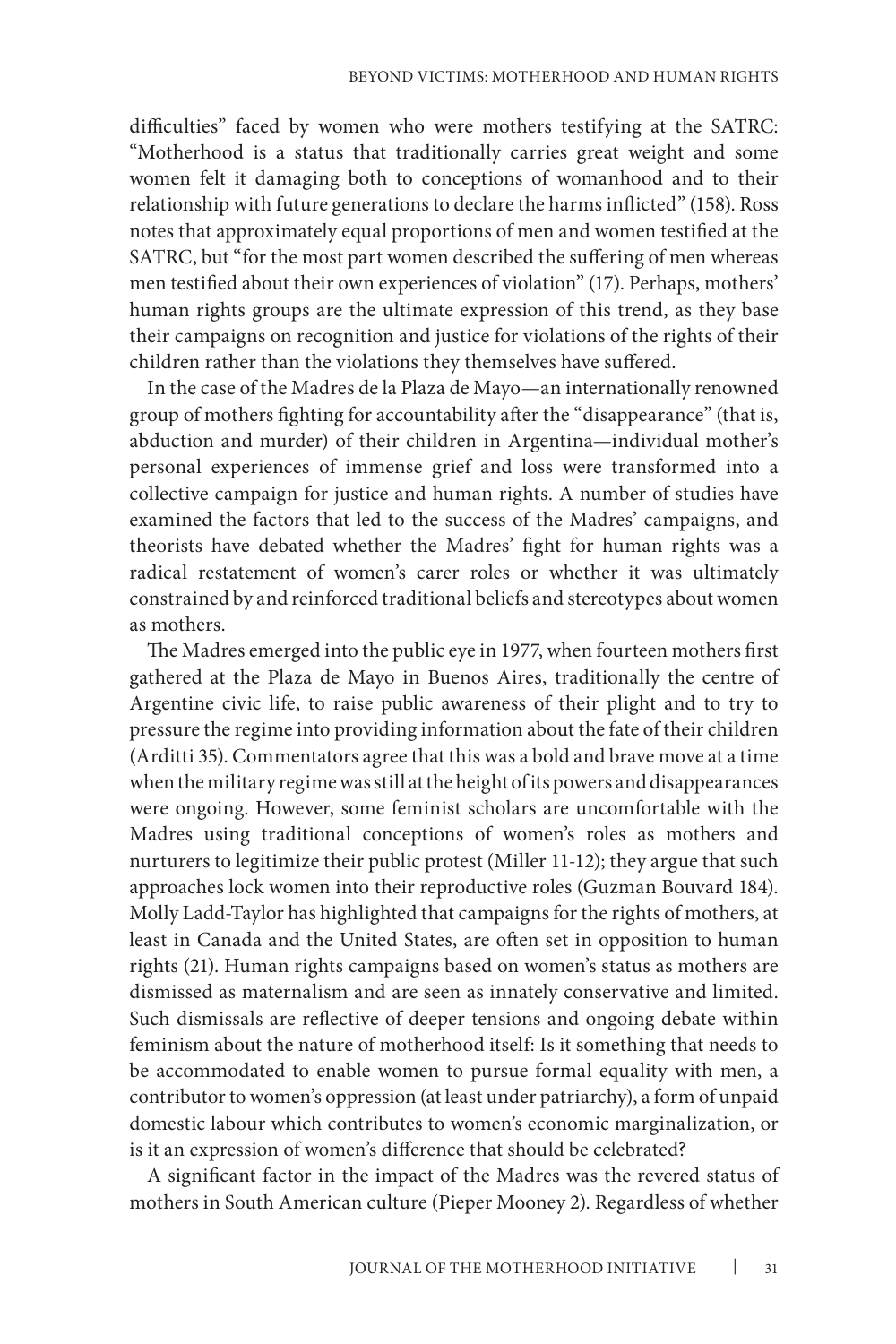the Madres indeed transcended or merely reinforced cultural norms, the social status of motherhood in Argentina provided a platform from which the Madres could speak and be heard. Intersectional analysis highlights, however, that not all motherhood is equally valued (see, for example, Roberts 232) and not all mothers have access to the social standing that enables them to speak out about experiences of human rights violations. It is interesting to contrast the outspoken Argentinian Madres with the silence, invisibility, and powerlessness of the Aboriginal mothers of the Stolen Generations, who did not participate in the national inquiry investigating Aboriginal child removal (HREOC 212). Whereas the Madres could draw on the social standing of motherhood in Argentina, Aboriginal mothers in Australia were demonized, and even their capacity to love and care for their children was questioned. It is not surprising, therefore, that disempowered Aboriginal mothers during the Stolen Generations era—operating as they were with diminished parental rights that were curtailed by Aboriginal protection legislation and without the citizenship rights to participate in the political process—were silent about their experiences of child removal. However, it is important to recognize that despite their silence, Aboriginal mothers of removed children still displayed agency. Rather than being passive victims of government policy, Aboriginal mothers in the Stolen Generations era struggled to keep their families together and were often faced with agonizing choices, such as surrendering one or more children in order to keep others, leaving a child behind, or surrendering them to be raised by other family members because circumstances prevented them from caring for all of their children themselves. Rather than being completely absent, a number of mothers managed to maintain some ongoing foothold in their children's lives after their removal—whether through letters, visits, phone calls, holiday visits, standing outside the fence of their children's school, or camping near the homes their children had been relocated to. All of these are actual examples of the strategies used by Aboriginal mothers identified in my research (Payne). Some mothers' experiences are not able to be understood in terms of simple dichotomies, such as victim-oppressor, good mother-bad mother, victim-agent, and present-absent; their stories are complex and messy (Malki 232). They require an "empathetic listener" (Felman and Laub 68), with knowledge of the structural disadvantages these mothers faced, an appreciation of the difficult choices they confronted, and a measure of empathy with their experiences to be properly heard and understood. As a result, these stories remain largely untold.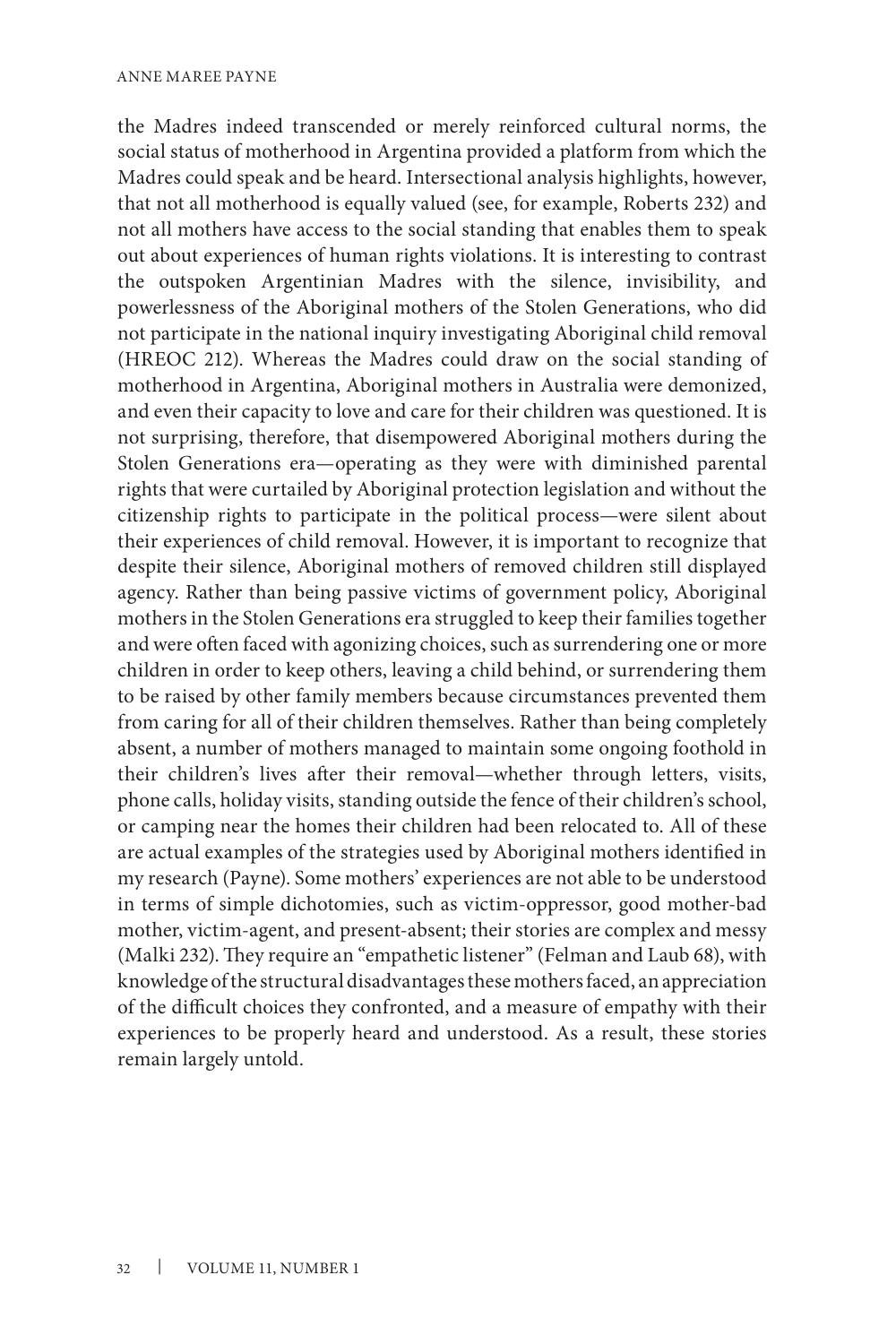#### **Conclusion**

This article has explored the relationship between maternity and human rights violations and has highlighted that in the context of genocide, women and girls may be specifically targeted because of their reproductive capacity. In assimilationist contexts, mothers may be targeted because of perceptions about their gendered role in the transmission of culture, and women's gendered role of caring for children and the elderly may also increase their vulnerability to harm in some contexts. Looking beyond seeing maternity as increasing women's risk of becoming victims of human rights violations, the role of mothers' groups who work to address human rights violations raises interesting issues about the perceived strengths and limitations of maternal activism. The legitimacy of women drawing on their maternal roles and status to underpin their human rights campaigning has been questioned by some theorists, paralleling ongoing debates within feminism about the nature of motherhood. Motherhood undoubtedly provides a platform and social standing for some mothers to speak about their experiences and seek justice for their losses, whereas more marginalized mothers may remain silent. It is vital to have an understanding of the complex array of factors that place women and girls at risk of harm because of their maternal roles and potential or actual maternity in order to eliminate these factors. In this way, important aspects of maternal health and wellbeing—which have the potential to impact on all women and girls—can be effectively addressed.

## **Works Cited**

- Aolain, Fionnuala Ni, and Catherine Turner. "Gender, Truth & Transition." *UCLA Women's Law Journal*, vol. 16, no. 2, Winter/Spring, 2007, pp. 229-79.
- Arditti, Rita. *Searching for Life. The Grandmothers of the Plaza de Mayo and the Disappeared Children of Argentina*. University of California Press, 1999.
- Bell, Christine, and Catherine O'Rourke. "Does Feminism Need a Theory of Transitional Justice? An Introductory Essay." *The International Journal of Transitional Justice*, vol. 1, no. 1, 2007, pp. 23-44.
- Butalia, Urvashi. *The Other Side of Silence. Voices from the Partition of India*. Hurst & Company, 2000.
- Goetze, Katharina. "No Sign of End to Epidemic." *Special Report: Sexual Violence in the Democratic Republic of Congo*, edited by Caroline Tosh and Yigal Chazan, Institute for War and Peace Reporting 2008, pp. 4-5.

Cripps, Kylie. "Indigenous Children's 'Best Interests' at the Crossroads: Citizenship Rights, Indigenous Mothers and Child Protection Authorities." *International journal of Critical Indigenous Studies*, vol. 5, no. 2, 2012, pp. 25-35.

Dal Secco, Alessandra. "Truth and Reconciliation Commissions and Gender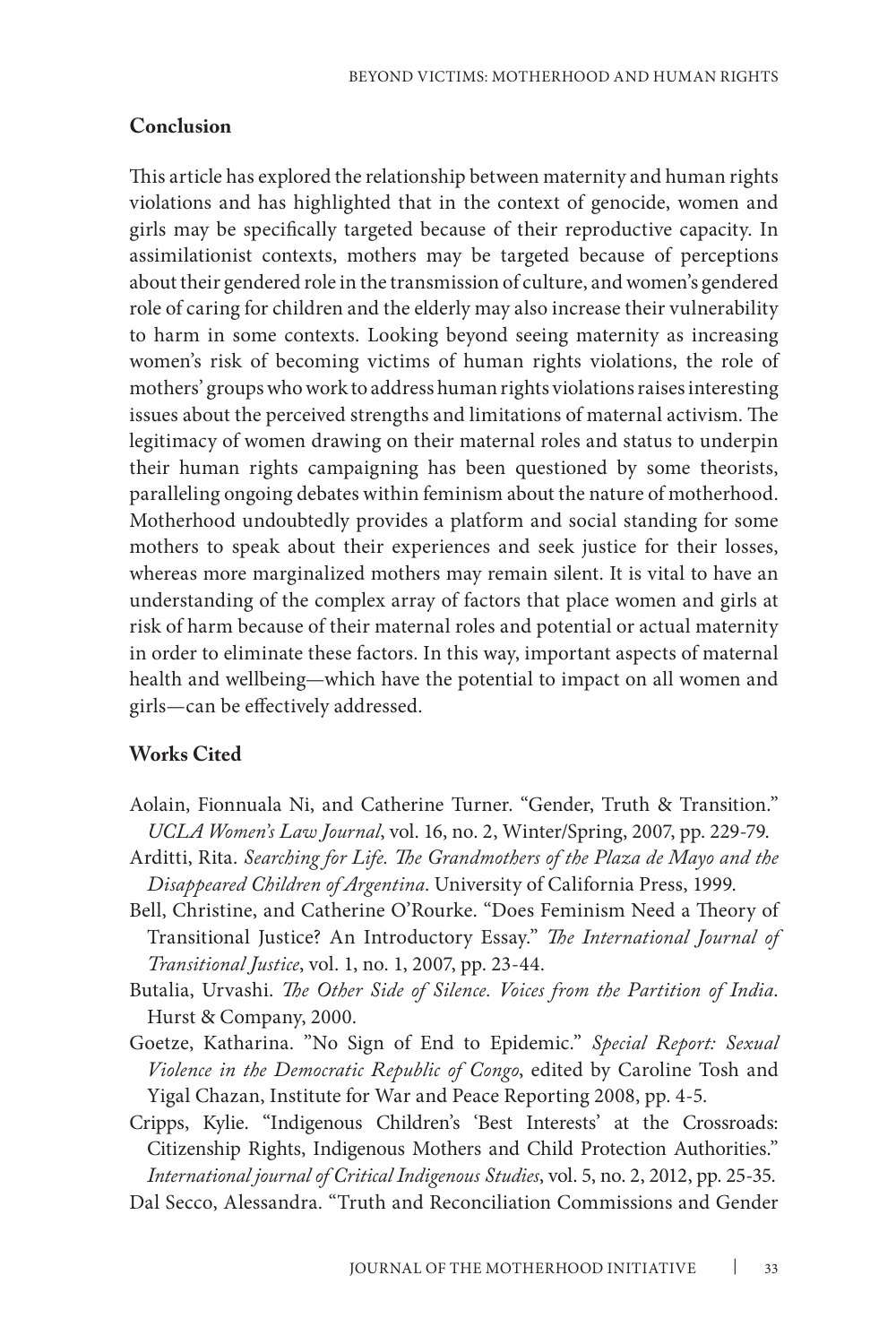Justice." *Gendered Peace. Women's Struggles for Post-War Justice and Reconciliation*, edited by Donna Pankhurst, Routledge, 2008, pp. 65-106.

- Dublon-Knebel, Irith. "'We're All Well and Hoping to Hear the Same from You Soon…' The Story of a Group of Families." *Life, Death and Sacrifice. Women and Family in the Holocaust*, edited by Esther Hertzog, Gefen Publishing House, 2008, pp. 69-93.
- Evans, Raymond. "'Pigmentia.' Racial Fears and White Australia." *Genocide and Settler Society. Frontier Violence and Stolen Indigenous Children in Australian History*, edited by Dirk A. Moses, Berghahn Books, 2004, pp. 103-24.
- Fein, Helen. "Genocide and Gender: The Uses of Women and Group Destiny." *Journal of Genocide Research*, vol. 1, no. 1, 1999, pp. 43-63.
- Felman, Shoshana, and Dori Laub. *Testimony. Crises of Witnessing in Literature, Psychoanalysis, and History*. Routledge, 1992.
- Franke, Katherine M. "Gendered Subjects of Transitional Justice." *Columbia Journal of Gender and Law*, vol. 15, no. 3, 2006, pp. 813-28.
- Gilligan, Carol. *In a Different Voice. Psychological Theory and Women's Development*. Harvard University Press, 1982.
- Goodall, Heather. "'Assimilation Begins in the Home': The State and Aboriginal Women's Work as Mothers in New South Wales, 1900s to 1960s." *Labour History*, no. 69, November 1995, pp. 75-101.
- Guzman Bouvard, Marguerite. *Revolutionizing Motherhood. The Mothers of the Plaza de Mayo*. SR Books, 1994.
- Horowitz, Sara R. "Women in Holocaust Literature. Engendering Trauma Memory." *Women in the Holocaust,* edited by Dalia Ofer and Lenore J. Weitzman, Yale University Press, 1998, pp. 364-377.
- Human Rights and Equal Opportunity Commission (HREOC). *Bringing Them Home. Report of the National Inquiry into the Separation of Aboriginal and Torres Strait Islander Children from Their Families*. Commonwealth of Australia, 1997.
- Kantengwa, Odeth. "How Motherhood Triumphs over Trauma among Mothers with Children from Genocidal Rape in Rwanda." *Journal of Social and Political Psychology*, vol. 2, no. 1, 2014, pp. 417-34.
- Kidd, Rosalind. *The Way We Civilise. Aboriginal Affairs—The Untold Story*. University of Queensland Press, 1997.
- Knaul, Felicia Marie, et al. "Rethinking Maternal Health." *The Lancet*, vol. 4, Apr. 2016, pp. 227-28.
- Ladd-Taylor, Molly. "Mothers' Rights Are Human Rights. Reflections on Activism and History." *Journal of the Motherhood Initiative*, vol. 5, no. 1, 2014, pp. 21-34.
- Malkki, Lisa. "Speechless Emissaries. Refugees, Humanitarianism, and Dehistoricization." *Siting Culture. The Shifting Anthropological Object*, edited by Karen Fog Olwig and Kirsten Hastrup, Routledge, 1997, pp. 223-54.

Manne, Robert. "Aboriginal Child Removal and the Question of Genocide,